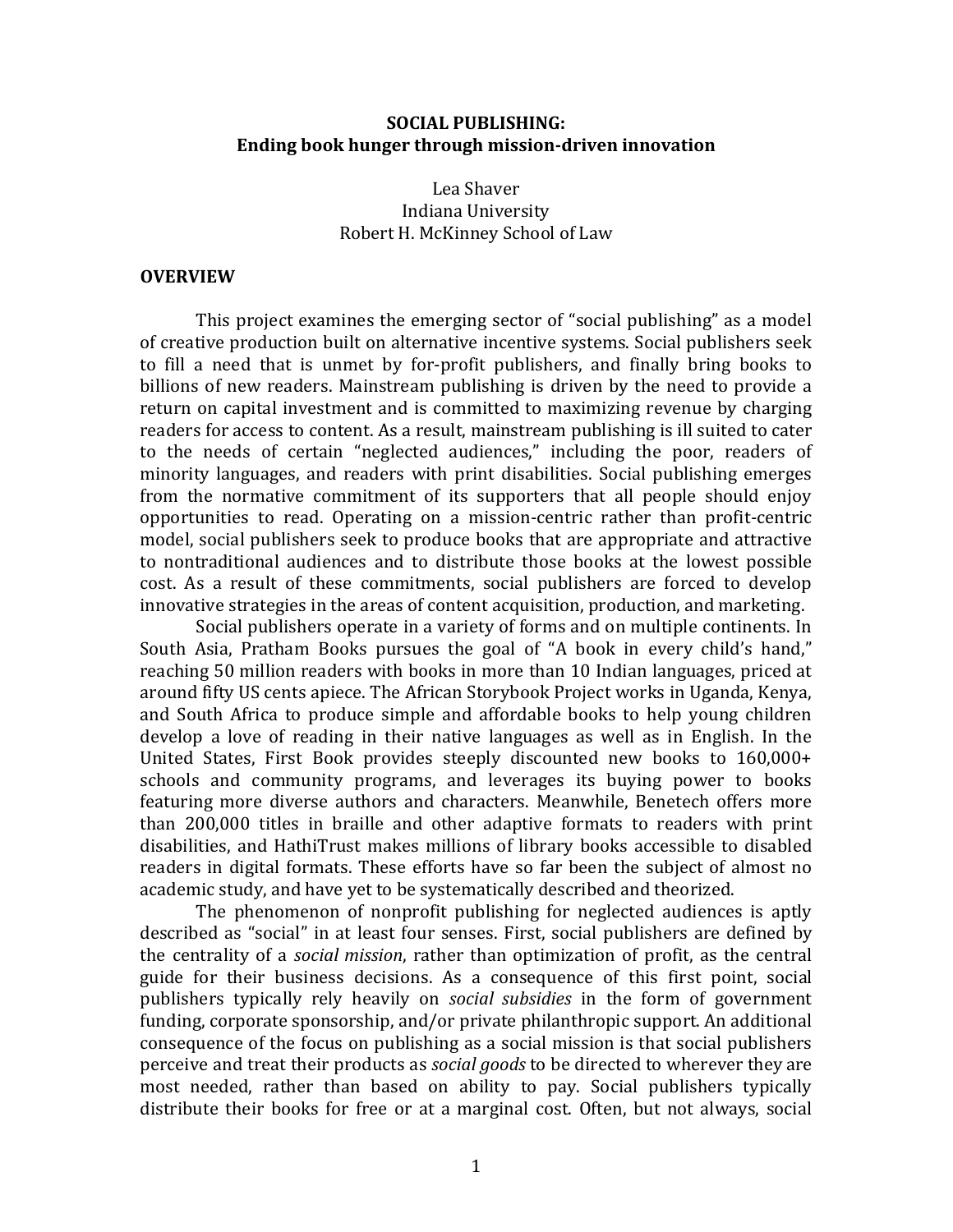publishers also engage in *social production* of creative content, as theorized by Yochai Benkler. These alternative production models depart from traditional models of firm-based and sole-author production, leveraging intrinsic motivations, social networks, and peer production enabled by digital platforms. As a result of these core differences, social publishers cannot simply imitate the established business models of for-profit publishers. Instead, they must engage in radical innovation at the levels of content acquisition, production, and marketing.

This book offers an engaging, descriptively rich account of the social publishing sector, based upon extensive interviews with the organizational leaders driving its evolution. Its objectives are to document the emerging practices of social publishers, to generate insight about what makes these efforts successful or unsuccessful, and to derive broader lessons from this example of creative production that relies on alternative incentive structures. The author does not simply celebrate the accomplishments of these social entrepreneurs, but also adopts a critical perspective to pose and answer difficult questions. For example, can social publishing be funded in ways that do not compromise the independence of authors and publishers to write and distribute material that challenges authoritarian governments, traditional gender norms, or other power structures? Does social publishing's pressure to produce and distribute books at the lowest possible cost threaten the ability of professional authors and illustrators to earn a livelihood from their work?

### **CHAPTER SUMMARIES**

# **1. Introduction (10-15 pages)**

The introduction sketches an engaging overview of the emerging field of social publishing and its potential impact on the problem of book hunger. It also situates social publishing in the context of related themes of social entrepreneurship, open business models, mission-driven innovation, and open access publishing, previewing key findings of the research as developed through the various chapters. This chapter will appeal to the general reader, emphasize the major takeaways of the book, and help readers identify the chapters of greatest interest to them.

# **2. The Right to Read (10-15 pages)**

This chapter draws upon and synthesizes my previous research on book hunger, situating the problem that social publishing seeks to address. Mainstream publishing serves a tiny portion of the market, while billions of readers are underserved. Economic and linguistic dimensions of this problem are highlighted, as well as the impact of disability upon access to reading material. Alternative framings of the value of access to reading material are explored, including human capital and human rights framings.

# **3. Books for the Blind (15-20 pages)**

This chapter looks at the evolution of social publishing for blind and print-disabled readers in the United States. Through interviews with leaders from "then" and "now," it traces the lost history of this alternative publishing movement. The present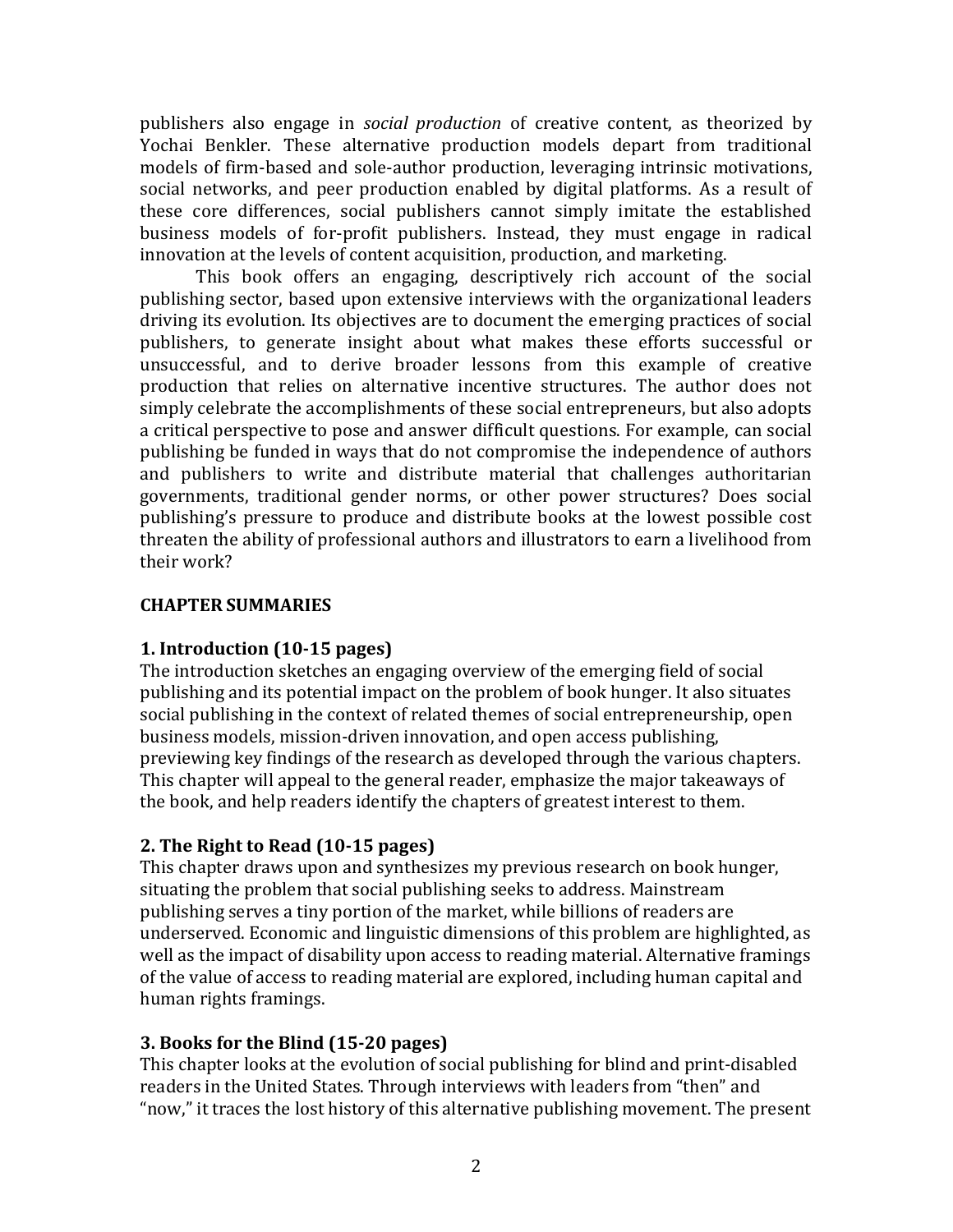and future of publishing for the blind are also considered, in light of contemporary digital possibilities and the recent Marrakesh Treaty on publishing for visually impaired persons. This chapter also critically considers the relevance of legal reform for meeting the needs of neglected readers, in light of the importance of collaboration with rights holders.

### **4. Closing the Reading Gap (15-20 pages)**

This chapter specifically focuses on the efforts of social publishers to bring books to low-income readers who would have trouble affording them at prevailing prices. The U.S. cases of First Book and the Dolly Parton Imagination Library are highlighted. More generally, the chapter situates the case for thinking of book production and supply as a "social sector" similar to health care or education, in which a mixture of for-profit, charitable, and government activity is required.

# **5. Enhancing Cultural Diversity (10-15 pages)**

This chapter specifically focuses on the ways in which social publishers are changing what gets published, bringing books to print that otherwise would not have been considered marketable, because they reflect and appeal to subcultures that have less buying power because of their small size or economic inequality. First Book's "diverse books" initiative and PJ Library's impact on Jewish children's literature are considered, as well as international examples.

### **6. Breaking Language Barriers (15-20 pages)**

This chapter specifically considers the efforts of social publishers to address the linguistic gap in book publishing beyond English. It highlights the special challenges involved in publishing for less lucrative language markets, including translation quality and addressing cultural sensitivities, utilizing the cases of Pratham Books, African Storybook Project, and PJ Library. It also critically considers what it would take to extend multilingual social publishing beyond children's literature.

# **7. Sustaining Social Publishing (10-15 pages)**

This chapter focuses on the various strategies social publishers have devised to fund their operations, including cost recovery through sales of hard copy books, government and corporate partnerships, and private philanthropy. Consideration is given to the constraints imposed by social funding models. For example, if state funding is essential to the organization's work, do certain topics become taboo? What limits to scale exist when an organization relies heavily on donor funding?

# **8. The Digital Publishing Revolution (15-20 pages)**

This chapter looks at the ways that digital production and Internet technologies open up new possibilities for social publishers. In many ways, social publishers have been quicker to adopt digital technologies than traditional publishers, and digital publishing holds unique opportunities to reach widely distributed niche audiences. This chapter explores why digital publishing is such a good fit for social publishers and where their innovations are headed.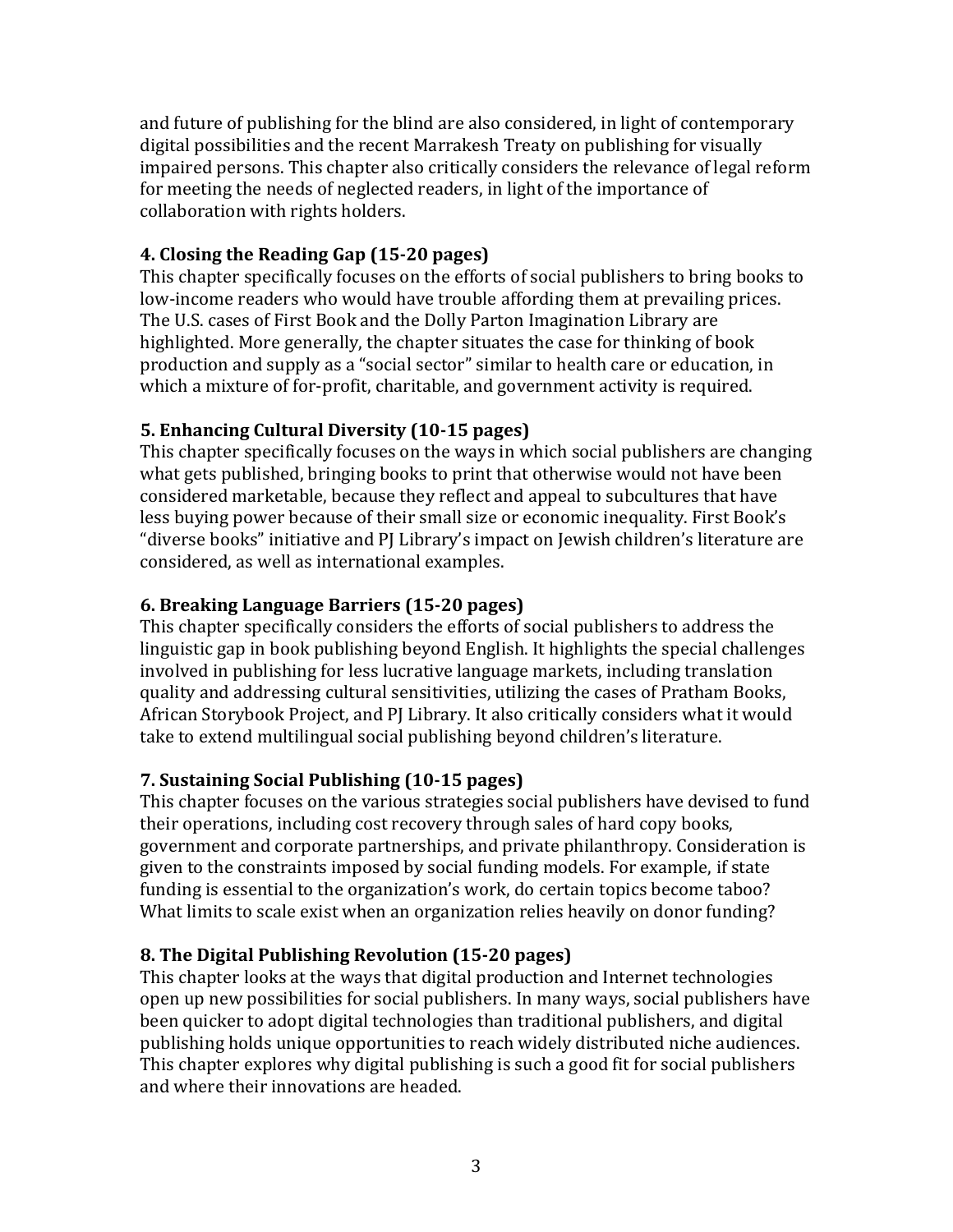### **9. The Changing Face of Authorship (10-15 pages)**

Many social publishers are experimenting with alternative models of content production, including book dashes, web-based peer production, and open translation and versioning. These newer approaches challenge our traditional conceptions of authorship. What are the consequences, both good and bad, of this shift? Is there room within this model to support the development of professional authors earning a livelihood from their creativity?

### **10. Considerations of Quality (10-15 pages)**

If social publishing is not motivated by competition in the marketplace, what ensures that the works it creates will be of comparable quality to traditional books? This chapter critically considers the problem of judging quality in literature, and explores what social publishers are currently doing to assure quality.

# **11. Creativity and Copyright (15-20 pages)**

Conventional wisdom holds that copyright protection is the essential foundation of a vibrant publishing sector. Social publishing in some ways challenges this assumption, demonstrating that in some instances, non-profit and open strategies hold significant advantages. Like Open Access scholarly journals, social publishers often Creative Commons license to maximize readership and impact. This suggests that the potential of open access publishing is not unique to academic scholarship, but can work across many genres. What are the potential and limits of open access publishing? How can copyright law encourage both for-profit and not-for-profit publishing models to thrive?

# **12. Open Business Models (15-20 pages)**

A number of profitable business models may coexist with social publishing in a symbiotic way. These might include business models along the lines of free-content meets e-readers, small-scale distribution by street vendors, or social enterprise "B" corporations that combine features of social and mainstream publishing to achieve both financial profit and social impact. This chapter explores the potential for profit through open business models that leverage social publishing's innovations to reach as yet untapped markets.

# **13. The Future of Publishing (15-20 pages)**

As books follow music through the digital transition, the path that social publishers are paving may represent the future of the industry. What lessons can for-profit publishers learn from the distribution and marketing innovations of social publishers? Is the future of publishing open-source? Can open and proprietary models of publishing peacefully coexist? Or will the demand for cheaper and freer books undermine the mainstream industry?

#### **14. Mission Driven Innovation (15-20 pages)**

An emerging insight of this research is that social mission can be a powerful driver of innovation. To reach readers at "the bottom of the pyramid," social publishers have had to develop radically different business models for content production,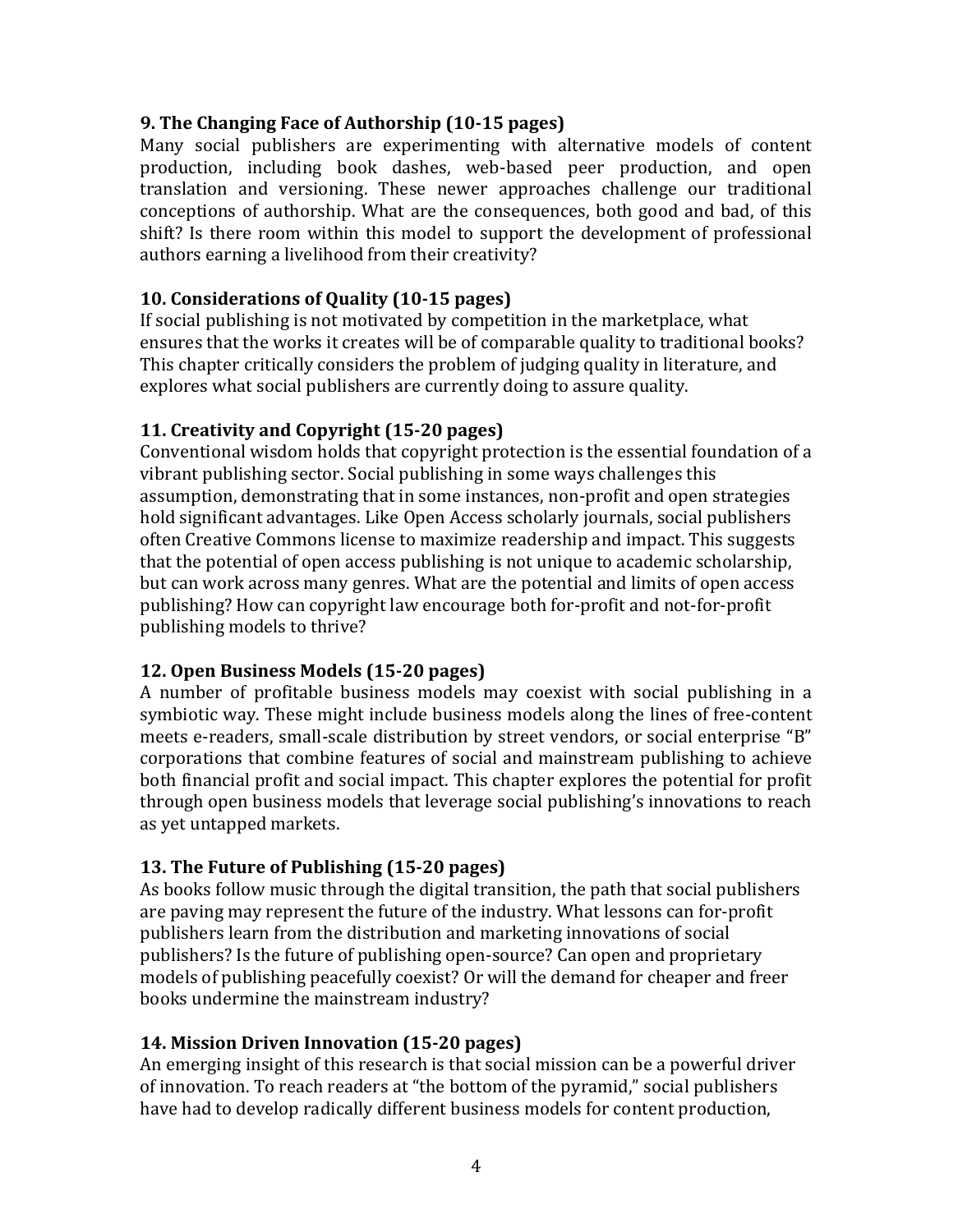marketing, and distribution. As a result, social publishers find themselves on the leading edge of digital production and distribution. This concluding chapter illustrates this point and enquires about the broader potential of social sector entrepreneurship as a source of business innovation.

# **AUDIENCE**

A major reason for developing this topic as a book project, rather than as a journal article, is its strong interdisciplinary appeal. I have found colleagues in business schools, information science, and political science to be very interested in the phenomenon of social publishing. Apart from academics, I expect the book to also be of particular interest to people from professions such as teaching, librarianship, and publishing. A book will best travel to these diverse disciplinary audiences. I have selected both American and international case studies to ensure the relevance and appeal of the work for both audiences. The tone of the book will be accessible to general intelligent audiences, including undergraduate readers.

# **CONTRIBUTION TO THE LITERATURE**

This book will be the first work on the phenomenon of social publishing, apart from a few very short journalistic accounts, typically focusing on the activities of only a single organization. As such, it is the first to approach this sector in a systematic way, offering a framework for understanding the potential and challenges of this approach to addressing book hunger. The book will be of interest to readers of the literatures on social entrepreneurship, literacy development, and publishing.

The book also makes a particular contribution to the academic literatures on "knowledge commons" and "intellectual production without intellectual property."

In particular, my study of Pratham Books' collaborative StoryWeaver platform utilizes the methodological framework for the ethnographic study of "knowledge commons" first pioneered by Elinor Ostrum and adapted by Michael Madison and Brett Frischmann. It thus meets a current need within the commons literature for case studies applying and refining this methodological framework to generate broader insights about knowledge commons governance.

More broadly, this work fits into the literature on "intellectual production without intellectual property," or "IP without IP." A recent innovation in intellectual property scholarship is to highlight attention to places where creative production of the sort typically motivated by intellectual property rights is occurring due to alternative motivations. Here, authorship and publishing are conceived as core functions of copyright, yet this research highlights gaps in the copyright incentive system where alternative motivations come to the fore. The concluding focus on business model innovation also touches on an area of particular interest to patent scholars. Counter-intuitively, the case study of social publishing suggests that in some contexts, the lack of a profit motive may actually drive greater innovation.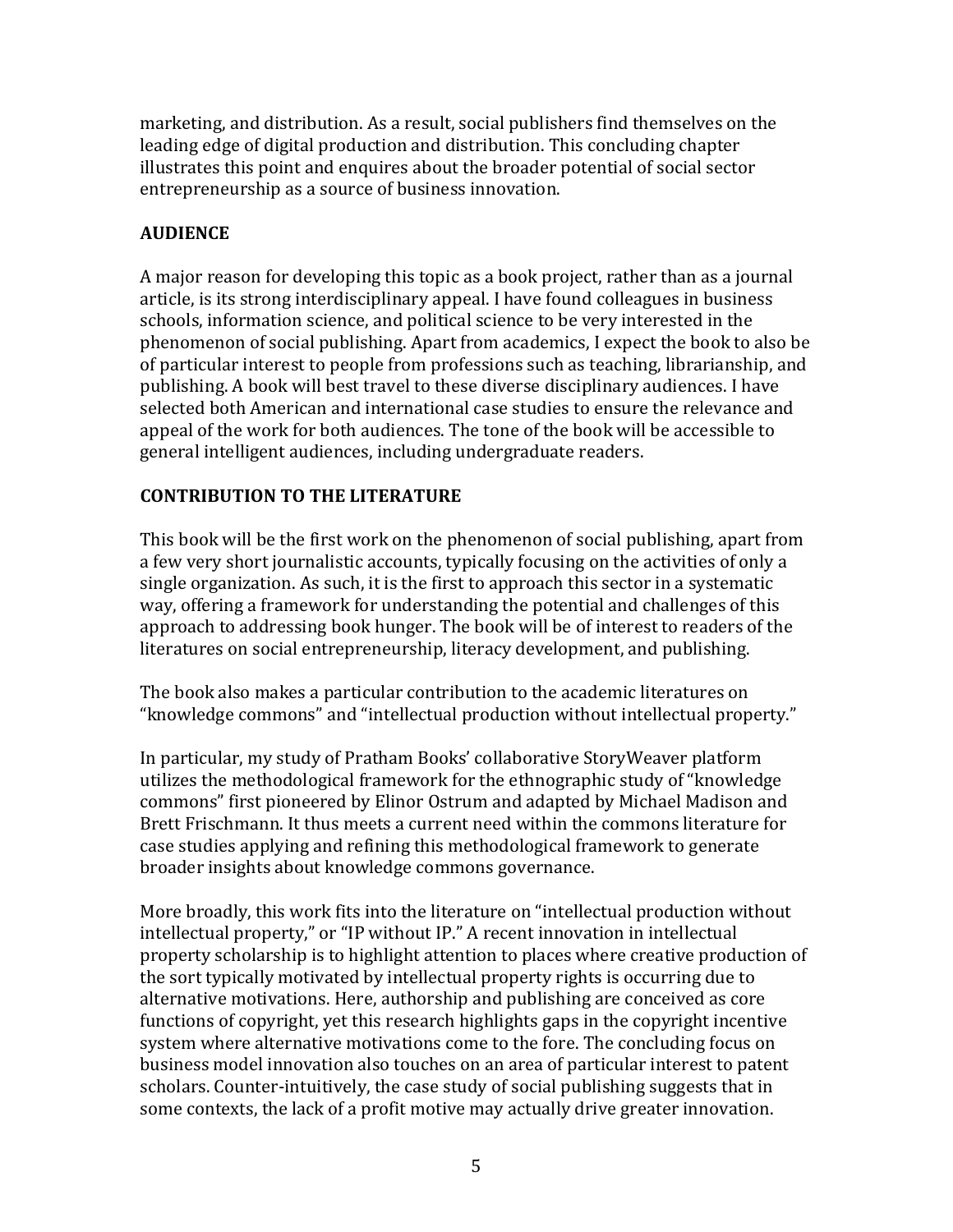### **PRODUCTION**

I expect the final book to run between 150 and 250 pages. Apart from the book cover, no artwork is planned. I plan to complete the manuscript by October 2016.

I am quite wedded to the term "social publishing" and believe I would like that to be the title of the book. I am very open to suggestions for a better subtitle.

# **AUTHOR BIOGRAPHY**

Lea Shaver is an Associate Professor of Law at the Indiana University McKinney School of Law. Her scholarly work focuses on the intersection of intellectual property law and human rights, especially cultural rights. Her work ties together both normative and empirical perspectives, concerned both to understand how things are really working on the ground, as well as to build a vision of a more just alternative. A frequent hallmark of her scholarship is the use of an ethnographic case-study approach, informed by her study of social sciences at the University of Chicago, before attending and graduating from Yale Law School. Professor Shaver spent three additional years at Yale Law School as a postdoctoral fellow, and continues to be an affiliated faculty member of the Yale Information Society Project.

Professor Shaver has published more than ten articles and essays, as well as editing three books in the Yale Information Society Project Access to Knowledge Series. As of June 2015, she ranks in the top 3% worldwide of all authors posting to the Social Sciences Research Network (SSRN) by downloads. Her articles have been published in top-ranked journals, including the *Wisconsin Law Journal*, the *Washington University Law Review*, and the *Washington and Lee Law Review.* Professor Shaver also publishes in interdisciplinary journals such as the *European Human Rights Journal* and the *Journal of Law, Medicine and Ethics*. Her work has influenced other scholarship both domestically and internationally, in disciplines as diverse as media studies and business management, as well as her core discipline of legal scholarship.

Professor Shaver is an internationally recognized expert on intellectual property and cultural rights. Her scholarship on "the right to science and culture" has been repeatedly relied upon in reports to the UN Human Rights Council. She has served as an expert consultant to the United Nations Special Rapporteur in the field of cultural rights and has appeared as an expert presenter multiple times at United Nations Headquarters in Geneva. In 2014-2015 alone, she was invited to give presentations at Yale, New York University, Berkeley, Oxford, the University of Strasbourg, and Hebrew University, among other venues.

This book is her third major project on the topic of book hunger.

Her first article in this vein, *Copyright and Inequality*, brought together normative and empirical accounts of copyright law with broader questions of distributive